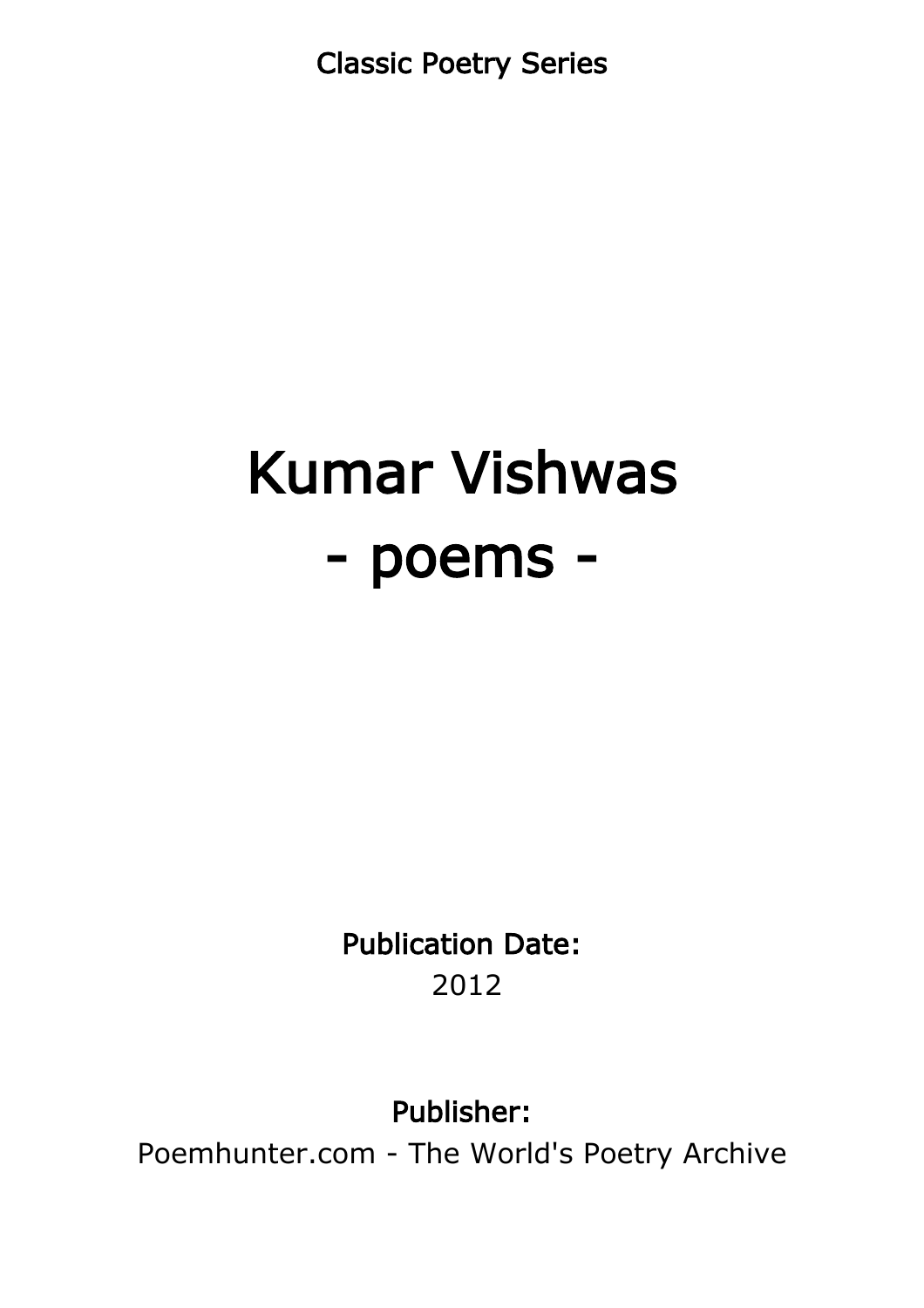#### Kumar Vishwas(10 February 1970-)

Kumar Vishwas (??. ????? ??????? ) (also spelt as Vishvas or Vishwas) is a renowned Hindi Poet and a professor of Hindi Literature from Pilkhuwa, Ghaziabad, Uttar Pradesh.

**<b> Early Life and Education </b>** 

Kumar Vishwas was born on 10 February 1970, in Pilkhuwa, Ghaziabad, Uttar Pradesh in a Gaur Brahmin family. He is the youngest among four brothers and a sister. He started his schooling from Lala Ganga Sahay School, Pilkhuwa where he spent a part of his childhood. His father Dr. Chandra Pal Sharma was Lecturer in R.S.S. Degree College, Pilkhuwa affiliated to Chaudhary Charan Singh University, Meerut and his mother Smt. Rama Sharma is a home maker. After completing his intermediate from Rajputana Regiment Inter College, Pilkhuwa, his father wanted him to be an Engineer, but he had a passion for Poetry right from the childhood. He took no interest in engineering and decided to make career in the field of Poetry. He did Post Graduation in Hindi Literature.

<b> Career </b>

Vishvas started his career as a professor in the year 1994 from Rajasthan. He has been teaching Hindi Literature to higher class students of Lala Lajpat Rai College for the last sixteen years.

**<b> Works and Achievements </b>** 

Vishvas is a Poet of Hindi language. He is a poet of Shringara-Ras (Romantic Genre). He has participated in several Kavi sammelan and is a very renowned poet.

His fan communities on social networking websites like Orkut, and Facebook have largest number of fans as compared to other Hindi poets. Also, his videos on YouTube have in excess of 40 million website is a frequently visited website among youths.

Dr Kumar Vishvas has written the 'Kul-Geet' or the University Anthem of Chaudhary Charan Singh University.

Besides being a known face among Hindi-knowing people across the world as a Poet, Dr Kumar Vishvas has been involving himself in several Social works. He is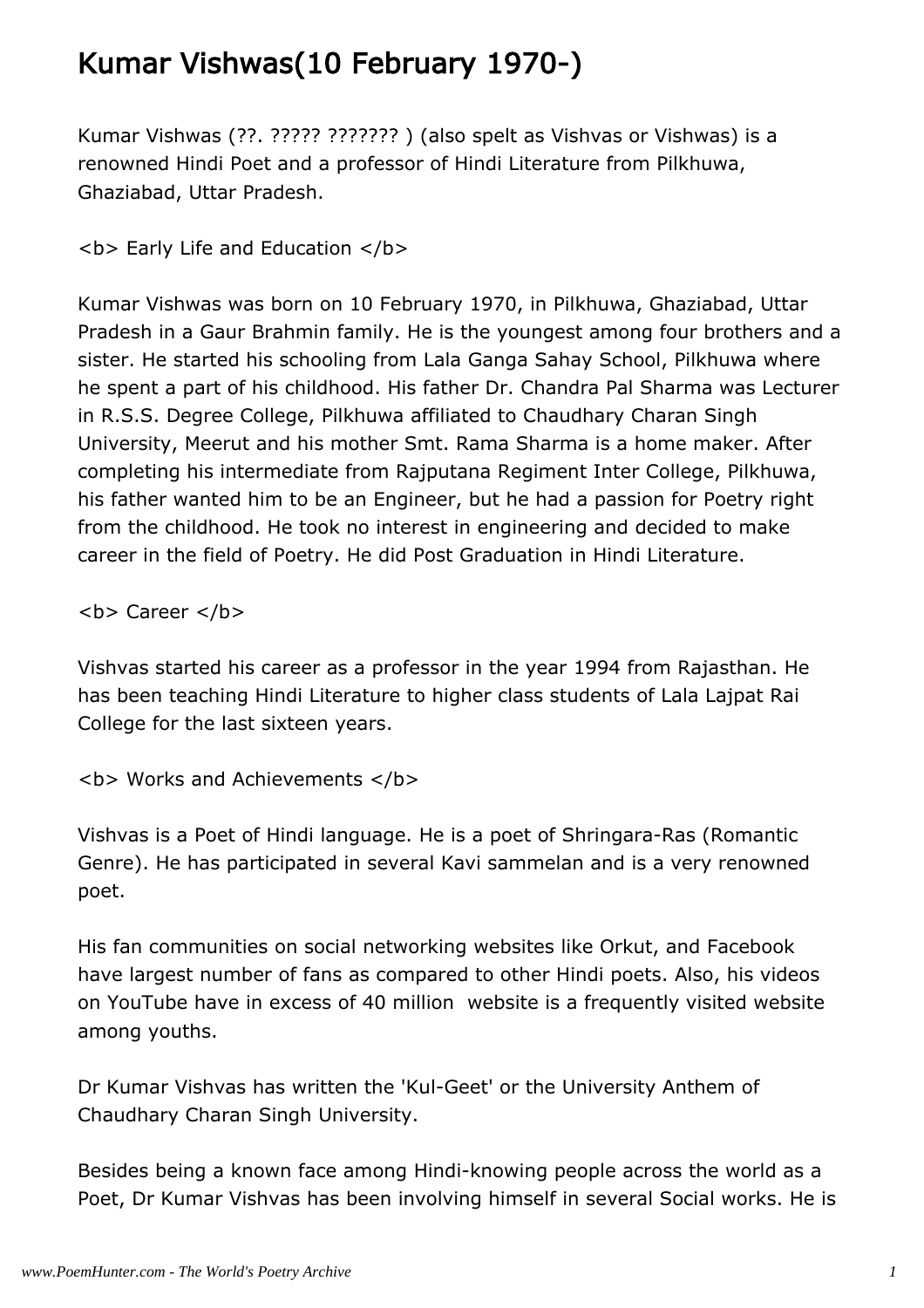an active and renowned member of the Civil Society. He has been an integral part of Veteran Social Leader Anna Hazare's 'India against corruption' mission along with Mr Arvind Kejriwal and Mr Manish Sisodia for which he was arrested on 16 August 2011.

**<b> Performances </b>** 

Vishvas has been performing regularly in Kavi sammelan all over India and abroad. The list includes INDIAN SCHOOL OF MINES, DHANBAD, Jamia Hamdard University, IIIT Hyderabad, NIFT Gandhinagar, IIT Guwahati, NIT ROURKELA, IIT Kanpur, IIT Roorkee, IIT Kharagpur, IIT Bubaneshwar, Jamia Millia Islamia New Delhi, DA-IICT Gandhinagar, B.J. Medical College Ahmadabad , Sri Ram Murti Smarak College of Engineering and Technology Bareilly, Teerthanker Mahaveer Medical College Moradabad, MNIT Jaipur, Management Development Institute Gurgaon, Fore School of Management New Delhi, NIT Surat, puria Institute of Technology and Management Faridabad, KIIT University Bhubaneswar, NSIT Delhi, National Institute of Technology, Kurukshetra IIITM Gwalior, CDGI INDORE, Jawaharlal Nehru University Delhi,MNNIT Allahabad, NIT Patna, IIM Lucknow, NIT Jalandhar, NIT Trichy, NIT Durgapur, BITS, Pilani, LNCT Bhopal, MERI Kolkata, B.I.T. Sindri, IET Lucknow, SSGPURC hoshiarpur, JIIT, Noida, KNIT Sultanpur and MITS, Gwalior, Institute of Technology- BHU and Babasaheb Naik College Of Engineering Pusad.(Maharashtra)and several other institutions across India.

He has also been a part of corporate celebration across India.

Besides performing in almost all parts of India, Dr Kumar Vishvas has also performed in countries like USA, Dubai, Singapore, Japan, Muscat, Abu Dhabi, Nepal etc.

 **Awards**  $****4****$ 

Kavya – Kumar in 1994 by Dr. Kunwar Baichain Kavya samman avam puruskaar samiti

Dr. Suman Alankarna in 2004 by Sahitya Bharti, Unnao.

Sahitya Shree - 2006 by Hindi-Punjabi Award Academy.

Dr Urmilesh "Geet Shree" Samman, 2010 by Dr Urmilesh Jan Chetna Samiti, Badaun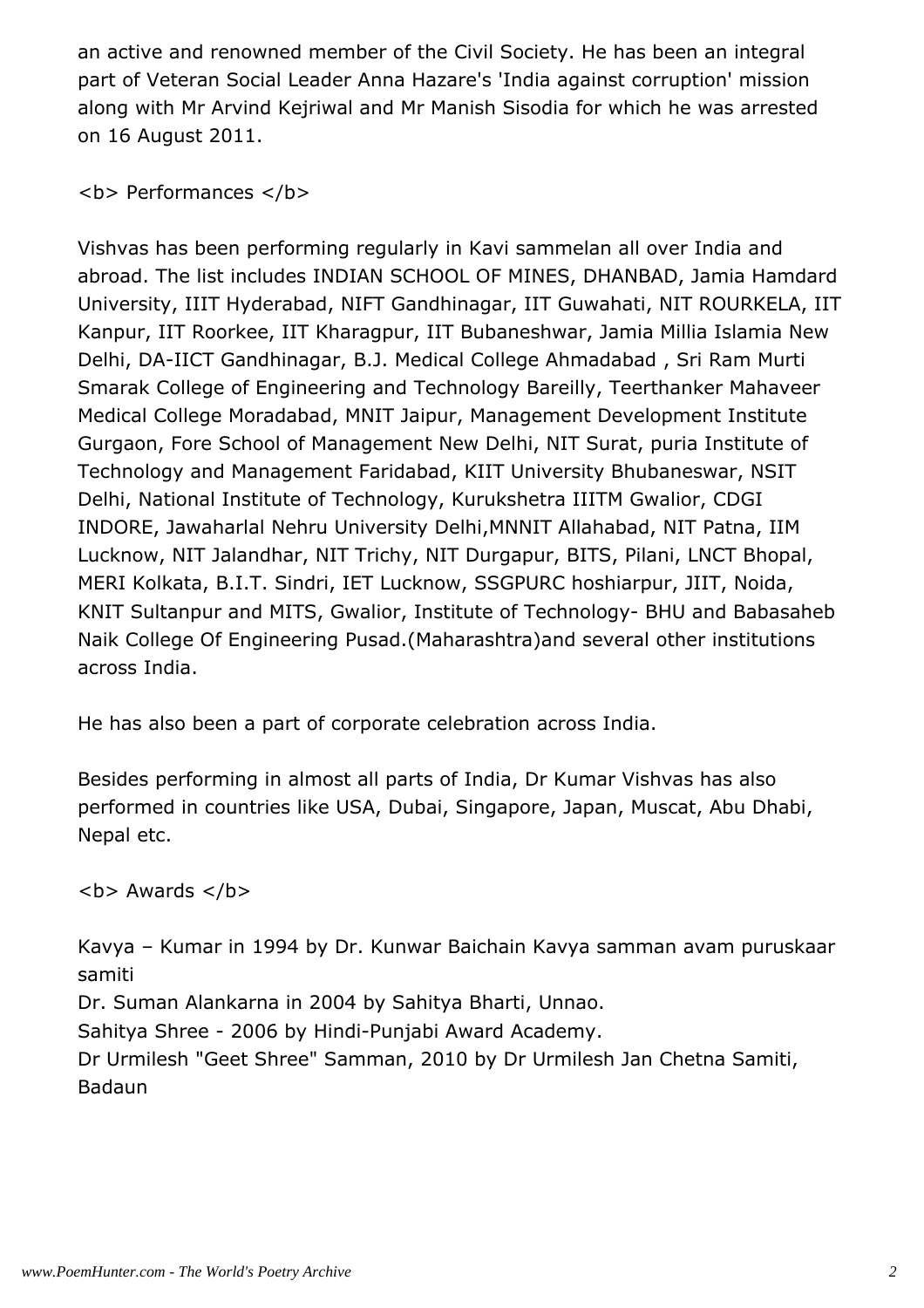## Jiske Dhun Par Duniya Nache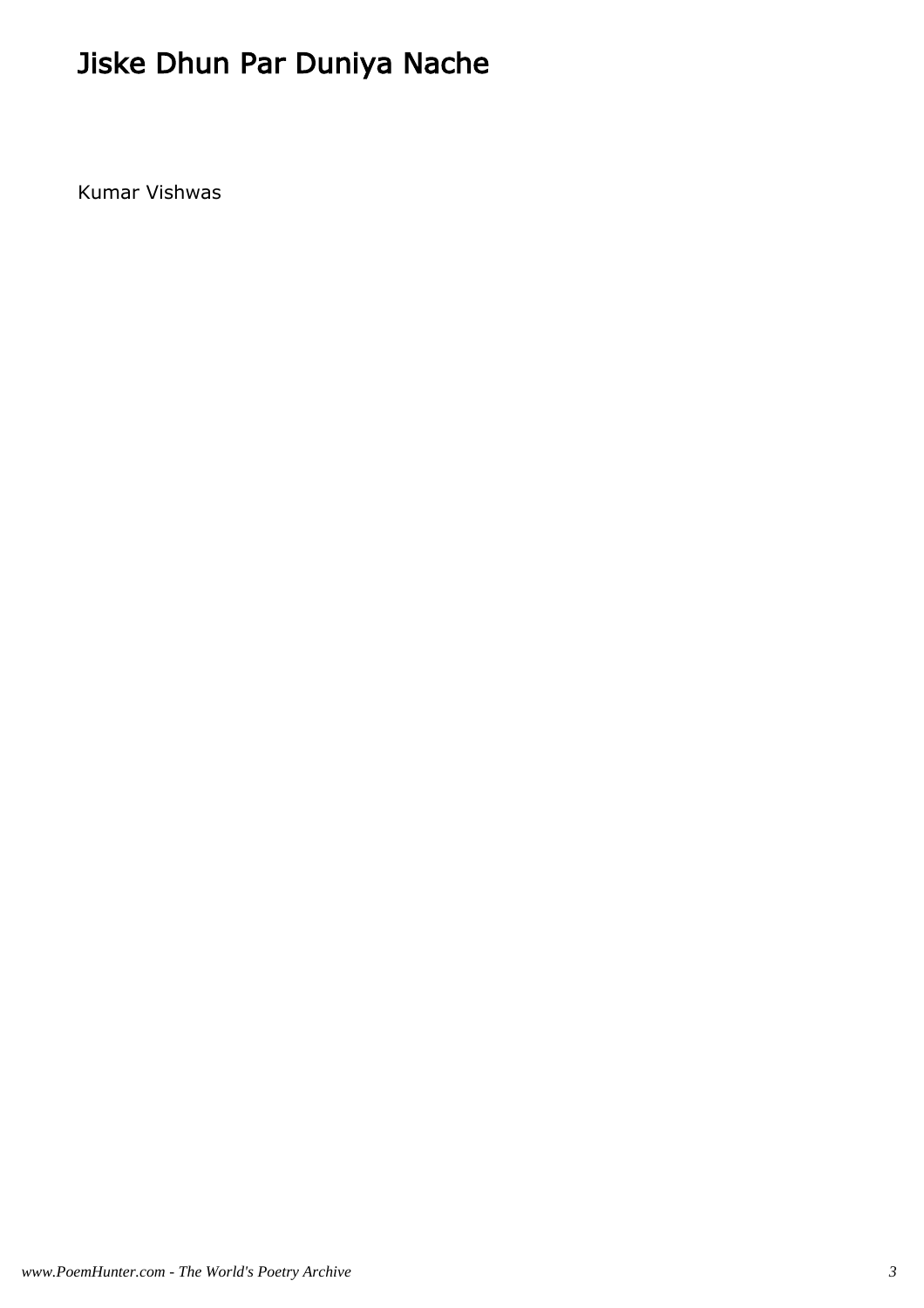## Kuch Chhoto Chhapna Ka Badal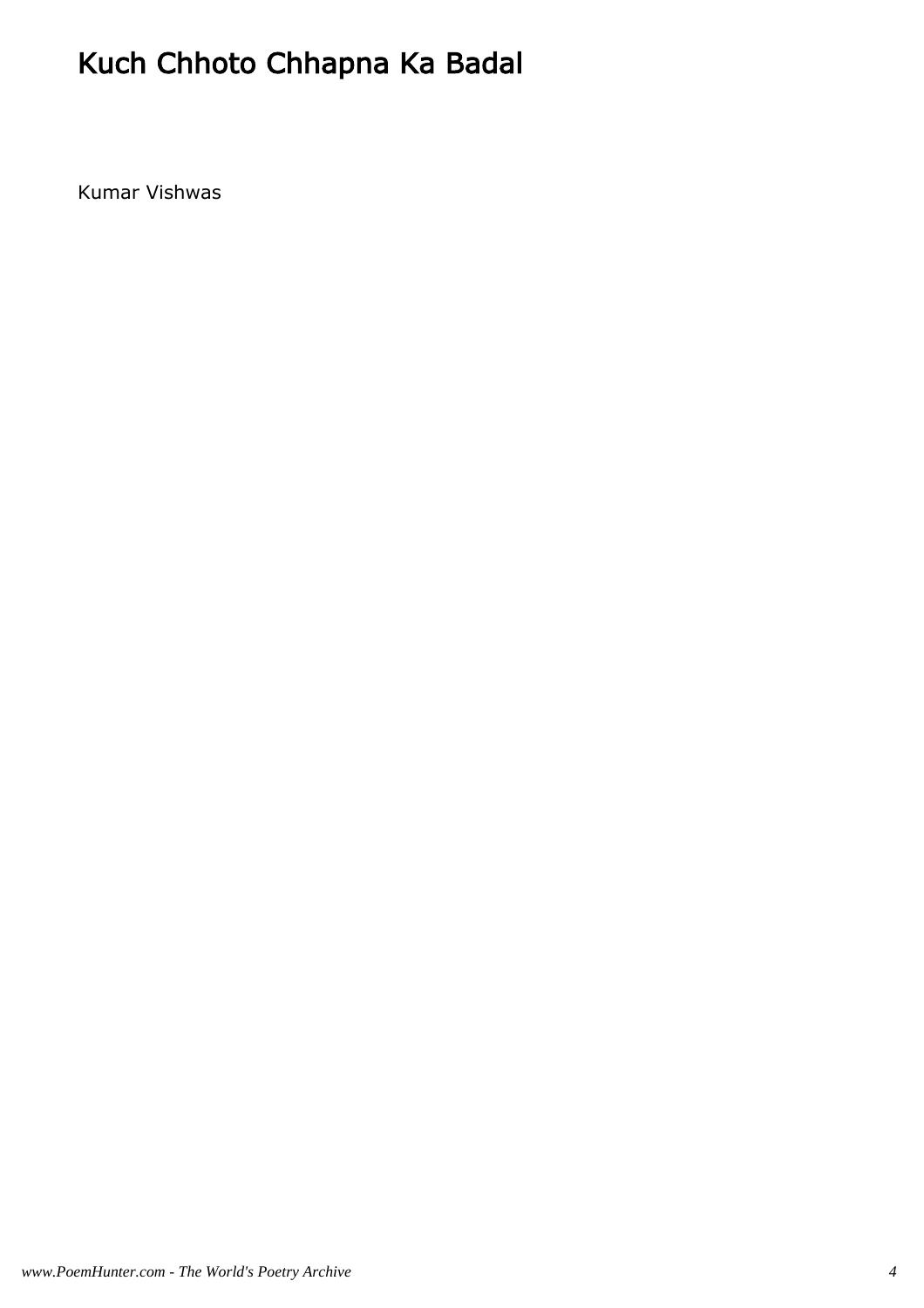### Main To Jhonka Hu Hava Ka Ura Le Jaunga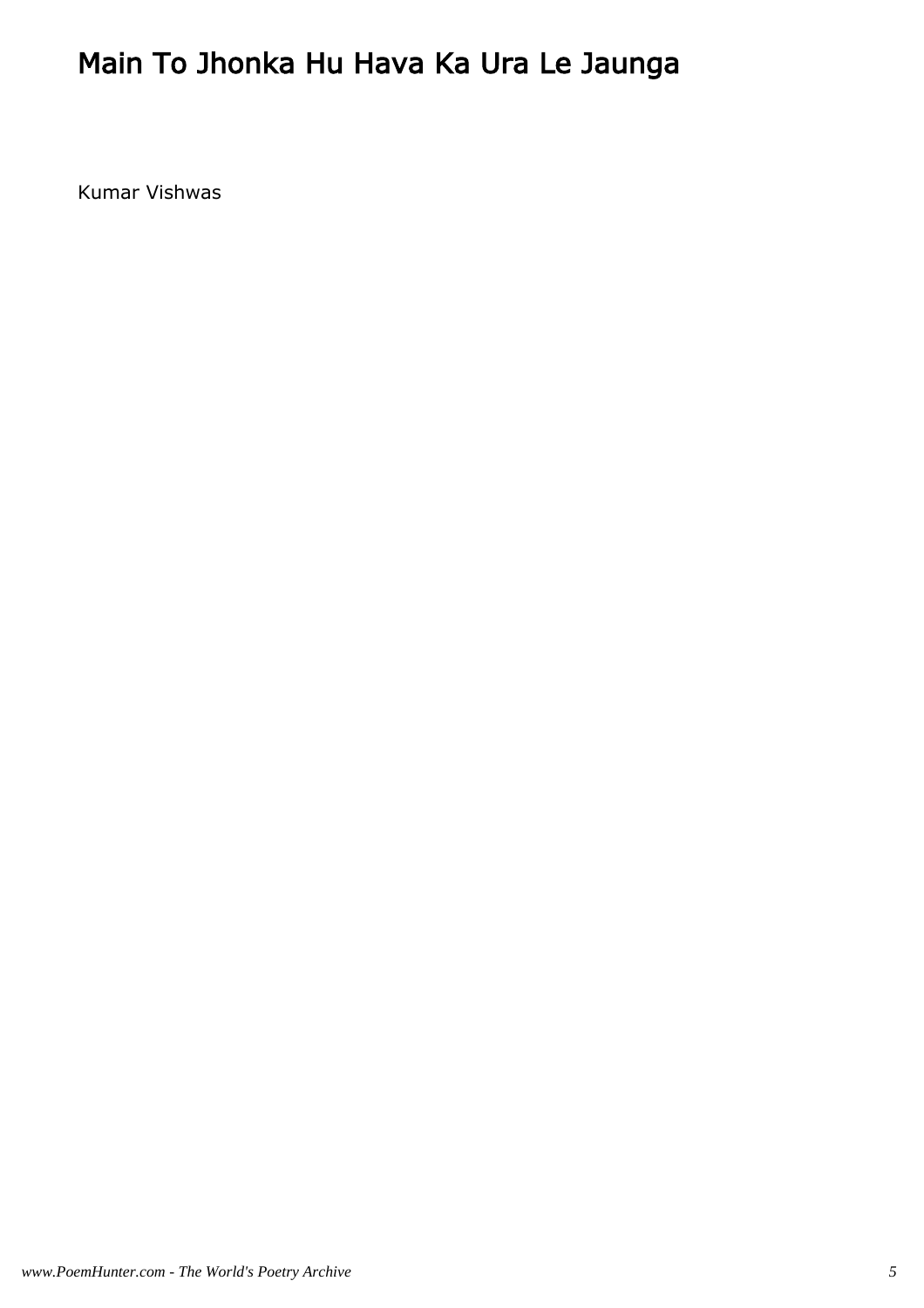## O Kalpavraksha Ki Sonjuhi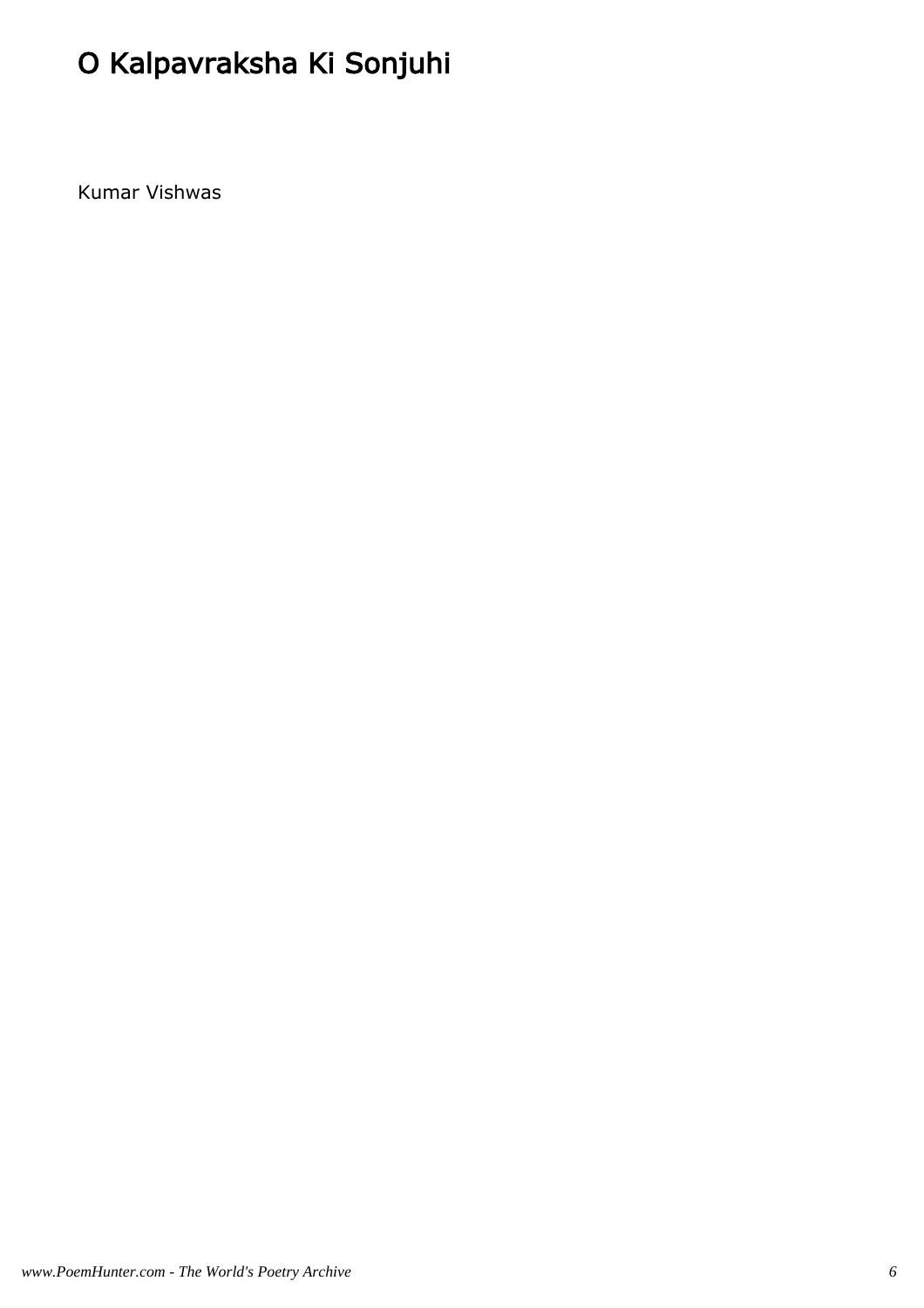### Peyar Jab Jism Ko Chokh Mein Dafn Ho Jaye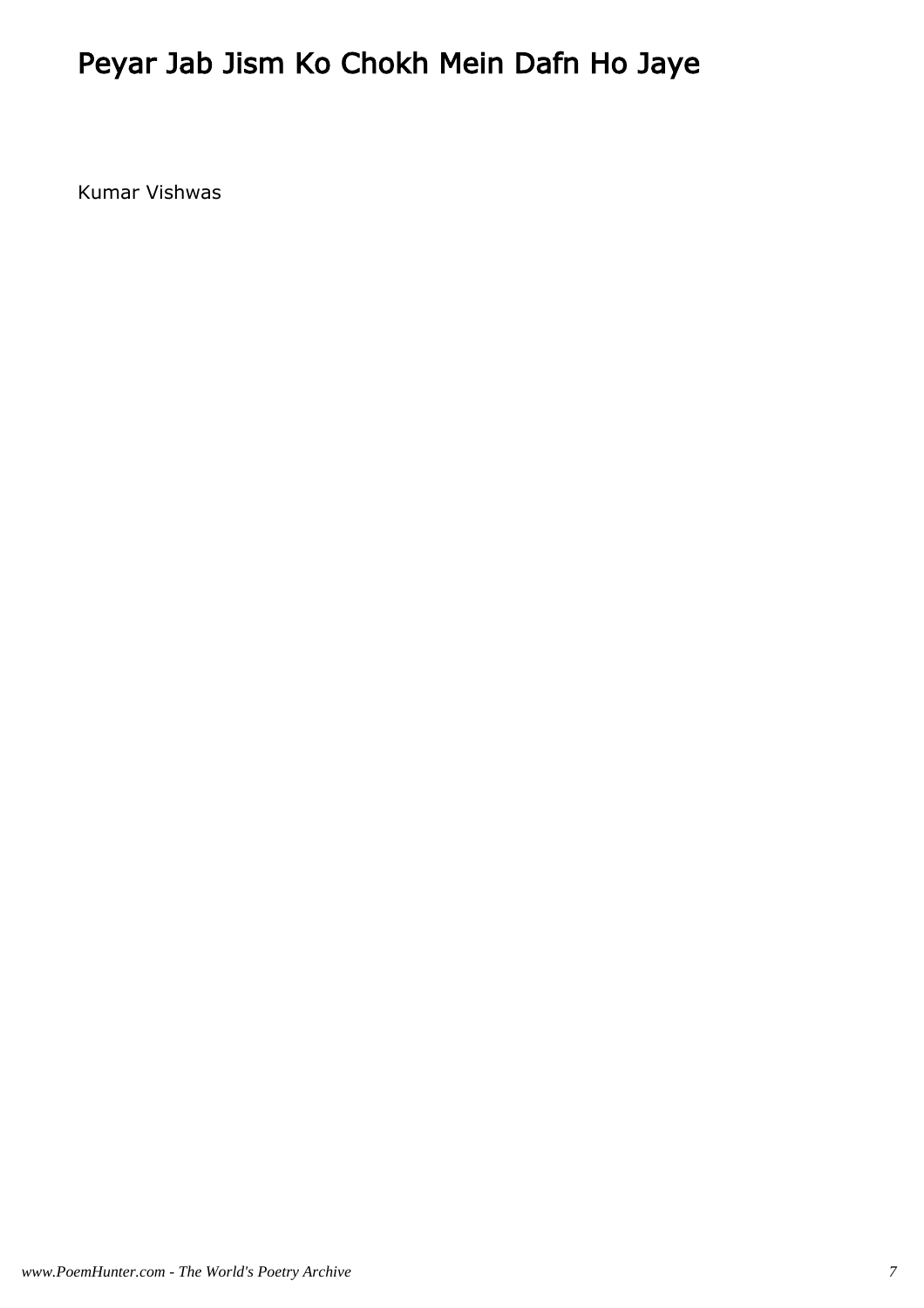### Ranga Duniya Ne Dkhaya Hai Nirala